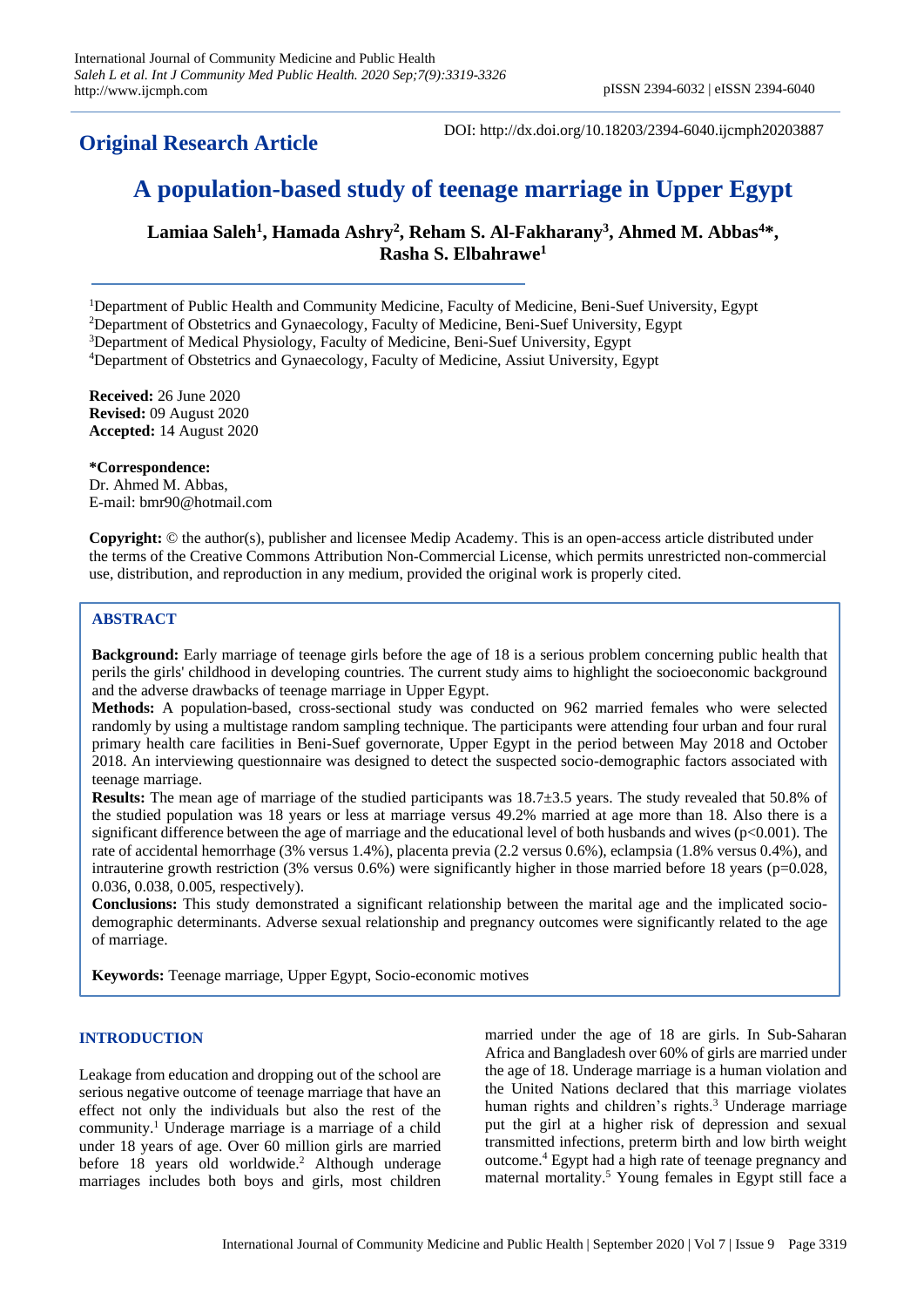number of challenges regarding their reproductive health (RH) despite efforts to enhance it. Importance of young women's reproductive choices arises from the concept that early childbearing can impair their health and their productive participation in community.<sup>6</sup> The incidence of teenage pregnancy is high in Upper Egypt accounting for about 17% of all pregnancies.<sup>7</sup>

Teenage pregnancy is a serious problem in both developed and developing countries. The pregnancy rate among teenagers varies according to their levels of sexual activity, sex education and access to affordable contraceptive options among countries.<sup>8</sup>Thus, this study was designed to highlight the socioeconomic background and to outline the adverse drawbacks of underage marriage on teenage wives in Beni-Suef governorate, Upper Egypt and to provide the policy makers with fundamental data to reduce the prevalence rate of this practice.

#### **METHODS**

A population-based cross-sectional study was carried out in Beni-Suef governorate, Upper Egypt in the period between May 2018 and October 2018. A multi-stage random sampling technique was used to select 962 married females who were attendants of eight primary health care facilities (four in urban areas and four in rural areas) for primary health care services.

For sampling, Beni-Suef Governorate in Upper Egypt was divided administratively and stratified into 7 districts: Beni-Suef, El Fashn, Elwasta, Somosta, Nasser, Beba and Ehnasia.

## *First stage*

Out of the seven districts in the target Governorate, four districts (Nasser, Beni-Suef, El Fashn, and Beba) were randomly selected.

#### *Second stage*

An urban and a rural primary health care facility from each district were randomly selected using card draws.

## *Third stage*

All married women attending the selected eight primary health care facilities for any health services during the six months of data collection were invited to participate in the study.

However only 962 out of the total 1038 married women who attended the health facilities agreed to participate in the research (non-response rate was 8.1%). Out of them, four districts were selected randomly. An urban and a rural primary health care facility from each district were randomly selected by card withdrawal. The sample size was calculated using Epi-info version 7 Stat Calc, [Centre for Disease Control (CDC), World Health Organization (WHO)], considering that the confidence level of 95% and margin of error of 5%.

The necessary approvals from the heads of the visited health facilities were taken after explaining the aim of the study. The participants were informed the purpose of the research and written consent was obtained before participation. They were assigned to fulfil the designed interviewing questionnaire.

## *Selection criteria*

All married women who were willing to participate in the study were included in the sample. Informed consent should be obtained after the participants had been informed about the purpose study. The unmarried women were excluded from the participation in the study

On the basis of previous researches, an interviewing questionnaire was designed consists of three sections.7,9-11 The first section included the socio-demographic characteristics such as age, religion, age of the husband, marital age, age of first menarche, circumcision, educational level and age of educational leakage if any. The questionnaire highlights on parental characteristics such as residence, educational level, family size, crowding index and type of family (complete or separated).

The second section included marriage circumstances such as duration of marriage, consanguinity, forced marriage, living with relatives, and exposure to domestic violence. Aspect of sexual relationship was included as exposure to a painful experience during the first sexual intercourse (exposure to violence, bleeding and laceration), exposure to sexual violence, avoiding intimacy, husband's emotional support, husband's sexual satisfaction and wife's sexual satisfaction.

The third section outlines the obstetric and gynecological history and pregnancy complications such as number and type of deliveries, abortion, sexually transmitted diseases, use of contraception methods intrauterine growth restriction (IUGR), eclampsia, placenta previa and accidental hemorrhage. The third section of the questionnaire was completed only by women who had a history of pregnancy.

A pilot study was carried out on 40 teenage wives for testing the reliability of the designed questionnaire. It was found that the Cronbach's alpha validity was 0.77. The validity of the questionnaire was judged by a professor of Public Health and Community Medicine.

#### *Statistical analysis*

Collected data were entered into a Microsoft access database and then analyzed by using Statistical Package for Social Science (SPSS Inc, Chicago, Illinois, version 21). We tested the normality of the continuous data using the Shapiro-Wilk test. Normally distributed data are presented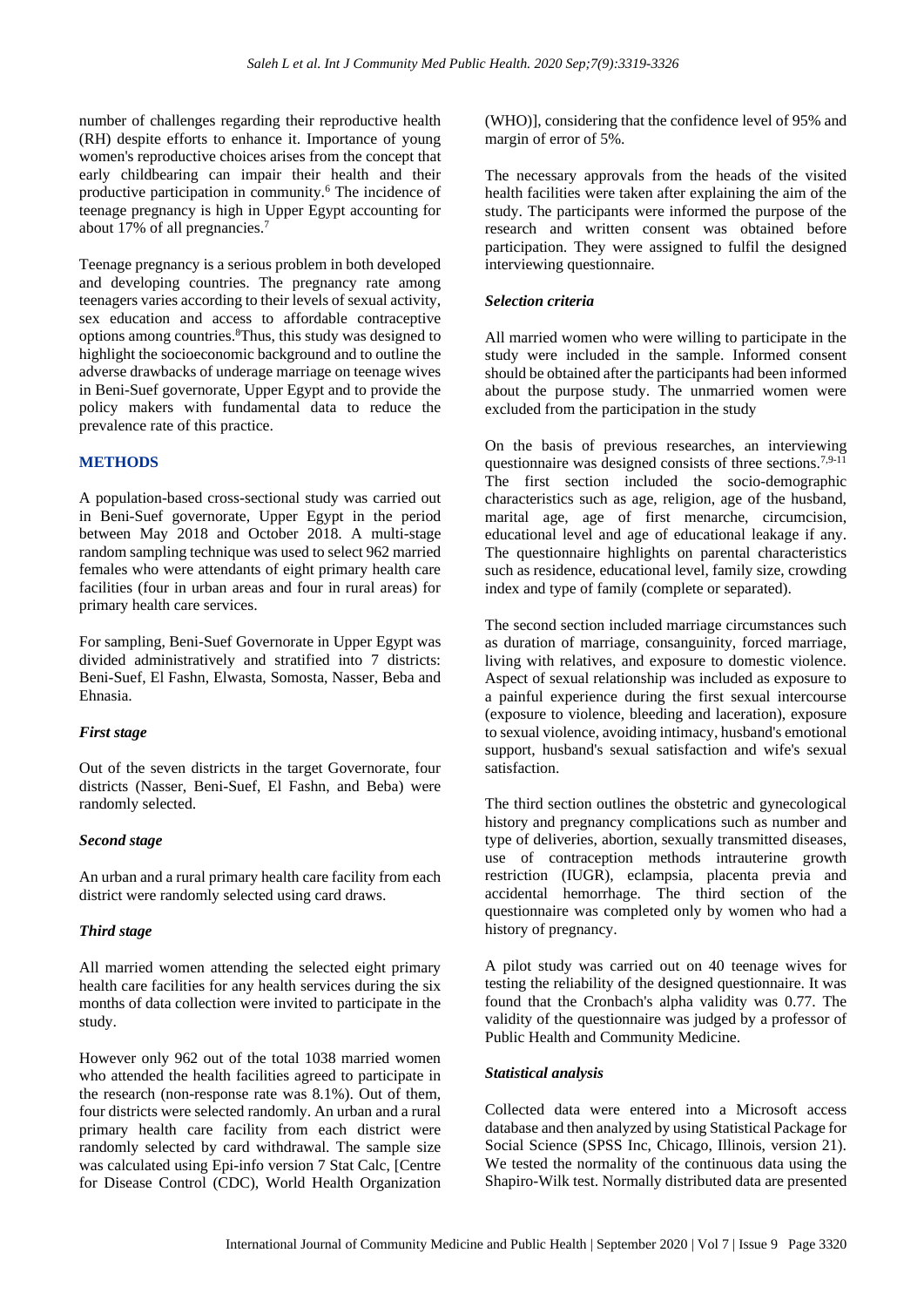as mean and standard deviation (SD) and analyzed by student's t-test. Chi-square test was used to estimate the significant value in the categorical variables. P<0.05 was considered to be significant.

#### **RESULTS**

The study included 962 participating women. Table 1 presents the socio-demographic characteristics of the participants who completed the study questionnaire. The mean age was 32.5±7.1 years for wives and 41.4±7.2 years for their husbands. Out of the participants, 64.1% had low family income, 44.2% had higher education degrees as opposed to 65.2% of their husbands. About half of the participating women (51.4%) were working and 69.8% were Muslims.

#### **Table 1: Socio-demographic characteristics of the participating women.**

| <b>Characteristics</b>                | $n = 962$    | Percent $(\overline{\frac{9}{6}})$ |
|---------------------------------------|--------------|------------------------------------|
| Age of the wife<br>(Mean±SD) years    | $32.5 + 7.1$ |                                    |
| Age of the husband<br>(Mean±SD) years | $41.4 + 7.2$ |                                    |
| <b>Family income</b>                  |              |                                    |
| Low                                   | 617          | 64.1                               |
| Moderate                              | 306          | 31.8                               |
| High                                  | 39           | 4.1                                |
| <b>Wives' Education</b>               |              |                                    |
| Illiterate                            | 192          | 20                                 |
| Elementary                            | 344          | 35.8                               |
| High                                  | 426          | 44.2                               |
| Husbands' education                   |              |                                    |
| <b>Illiterate</b>                     | 231          | 24                                 |
| Elementary                            | 104          | 10.8                               |
| High                                  | 627          | 65.2                               |
| <b>Wives' occupation</b>              |              |                                    |
| Working                               | 494          | 51.4                               |
| Housewife                             | 468          | 48.6                               |
| <b>Husbands'</b> occupation           |              |                                    |
| Working                               | 816          | 84.8                               |
| Not working                           | 146          | 15.2                               |
| <b>Religion</b>                       |              |                                    |
| Muslim                                | 671          | 69.8                               |
| Christian                             | 291          | 30.2                               |
| <b>Family size</b>                    |              |                                    |
| $\overline{2}$                        | 69           | 7.2                                |
| 3                                     | 391          | 40.6                               |
| $\overline{4}$                        | 177          | 18.4                               |
| 5 or more                             | 325          | 33.8                               |

Table 2 shows that the mean age of menarche of the participating wives was 8.7±5.8 years. The prevalence of circumcision was 65.8% among them. The mean age of marriage was  $18.7 \pm 3.5$  years. About half of the participants (50.8%) married at age 18 years or less. Positive consanguinity was reported by 53.4% of the participants. Concerning the first sexual relationship, a history of

bleeding was reported by 26.4% of the participants. About half of the participants (54.6%) exposed to sexual violence during their first sexual intercourse. On the other hand, husband's emotional support was reported in 36% of wives, while husbands' sexual satisfaction was reported in 60% of participants.

#### **Table 2: Marriage circumstances and aspect of sexual relationship of the participating women.**

| <b>Variables</b>                                  | $n = -$        | <b>Percent</b>   |
|---------------------------------------------------|----------------|------------------|
|                                                   | 962            | (%)              |
| Age of menarche (Mean±SD)                         | $13.7 + 5.8$   |                  |
| <b>Wives' circumcision</b>                        |                |                  |
| Yes                                               | 633            | 65.8             |
| N <sub>0</sub>                                    | 329            | 34.2             |
| Age at circumcision (Mean±SD)                     |                | $11.47 \pm 1.54$ |
| Marital age (Mean±SD)                             | $18.7 \pm 3.5$ |                  |
| <b>Marital</b> age                                |                |                  |
| $\leq$ 18 years                                   | 489            | 50.8             |
| $>18$ years                                       | 473            | 49.2             |
| Consanguinity                                     |                |                  |
| No                                                | 514            | 53.4             |
| 1st degree                                        | 403            | 41.9             |
| 2nd degree                                        | 45             | 4.7              |
| <b>Type of marriage</b>                           |                |                  |
| Love                                              | 475            | 49.4             |
| Traditional                                       | 487            | 50.6             |
| <b>Living with relatives</b>                      | 501            | 52.1             |
| Exposure to a painful experience during the first |                |                  |
| sexual intercourse                                |                |                  |
| Bleeding                                          | 25             | 26.4             |
| No satisfaction                                   | 68             | 7.1              |
| Lack of desire                                    | 300            | 31.2             |
| Pain                                              | 177            | 18.4             |
| Others                                            | 163            | 17               |
| <b>Exposure to sexual violence</b>                | 525            | 54.6             |
| <b>Husband's emotional support</b>                | 346            | 36               |
| <b>Exposure to emotional violence</b>             | 441            | 45.8             |
| <b>Exposure to physical violence</b>              | 487            | 50.6             |

Table 3 shows that 73.7% of the participants had a history of two or more deliveries. Vaginal delivery and cesarean section were reported in 64.2% and 27.5% of them respectively. Concerning their use of family planning methods, 25.4% had no history of contraception. Meanwhile, 18.3% of them depend on the safe period as a contraceptive method. Intrauterine device (IUD) and hormonal methods were used by 31.9% and 24.4% of the participants.

Our results revealed that the age of marriage was significantly different according to the religion and the family size (p=0.003 and 0.005, respectively). Also there is a significant difference between the age of marriage and the educational level of both husbands and wives  $(p<0.001)$ . On the other side, there is no significant difference between the age of marriage and their family income, husbands' occupation or wives' circumcision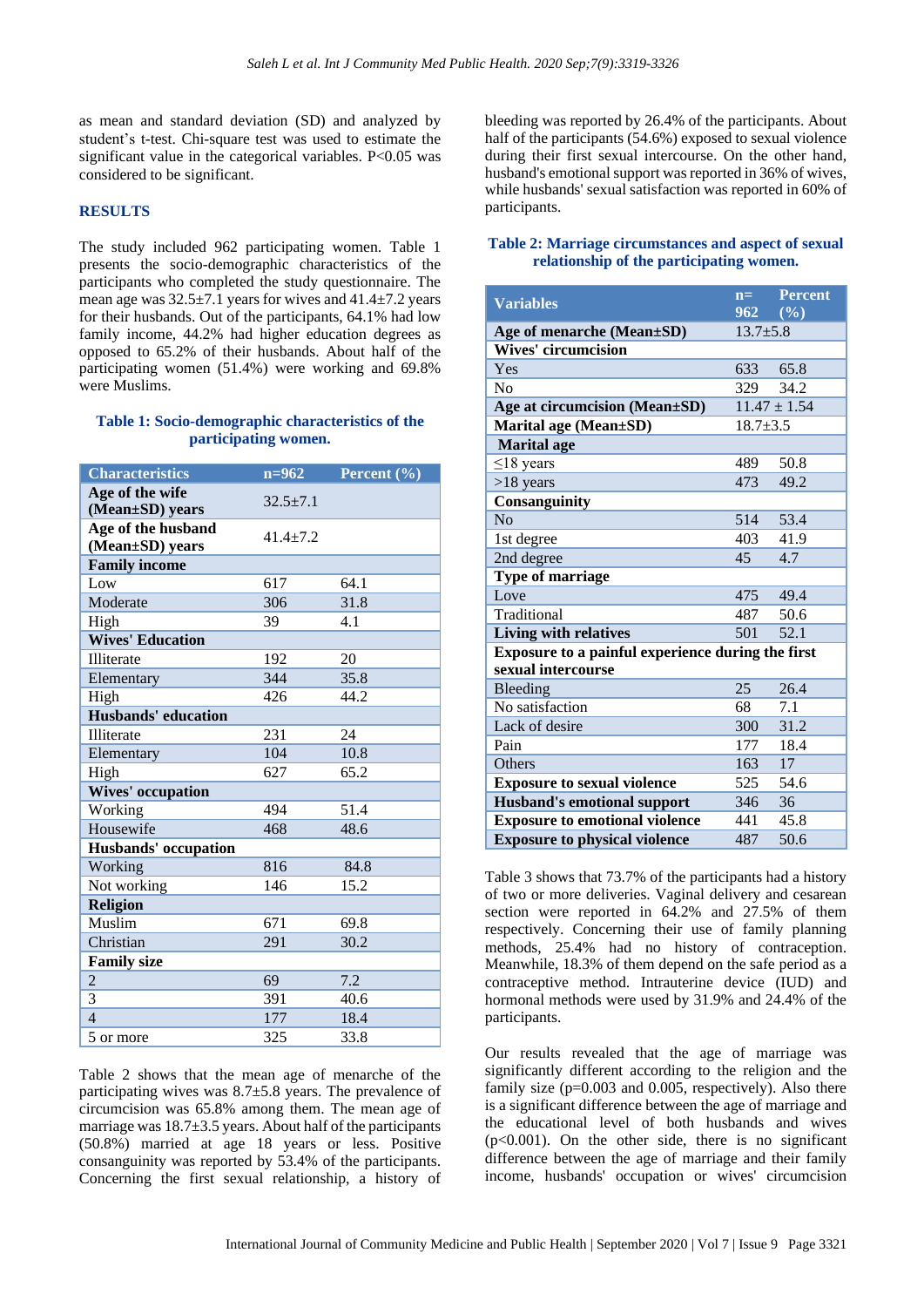(Table 4). Moreover, women married before 18 years had negative consanguinity than those married after 18 years  $(68.3\%$  versus  $38.1\%$ , respectively, p<0.001). No difference between both groups regarding the age of menarche (p=0.439) and living with relatives (p=0.863).

Table 5 shows that women married before 18 years had significantly lower percentage of husband's sexual satisfaction than those married after 18 years (55.6% versus 64.5%, respectively, p=0.005). Otherwise, no difference between both groups regarding the percentage of exposure to emotional, physical or sexual violence.

Table 6 shows a significant difference between both groups regarding the type and number of deliveries. Use of contraception methods were significantly higher in those married at or less than 18 years old. Previous abortion was significantly higher in those married after 18 years old.

Regarding obstetric complications during pregnancy, we found the rate of accidental hemorrhage (3% versus 1.4%), placenta previa (2.2 versus 0.6%), eclampsia (1.8% versus 0.4%), and intrauterine growth restriction (3% versus 0.6%) were significantly higher in those married before 18 years (p=0.028, 0.036, 0.038 and 0.005 respectively). Otherwise, no difference was found between both groups regarding other obstetric complications.

## **Table 3: Obstetric and gynecological history of the participating women.**

| <b>Obstetric and gynaecological</b><br>history | $n=$<br>$962^{\circ}$ | <b>Percent</b><br>$(\%)$ |
|------------------------------------------------|-----------------------|--------------------------|
| <b>Number of deliveries</b>                    |                       |                          |
| 0                                              | 79                    | 8.2                      |
| 1                                              | 174                   | 18.1                     |
| 2 or more                                      | 709                   | 73.7                     |
| <b>Type of delivery</b>                        |                       |                          |
| Vaginal delivery without<br>episiotomy         | 485                   | 50.4                     |
| Vaginal delivery with episiotomy               | 133                   | 13.8                     |
| Caesarean section                              | 265                   | 27.5                     |
| No delivery                                    | 79                    | 8.2                      |
| Use of contraception methods                   |                       |                          |
| No                                             | 244                   | 25.4                     |
| Safe period                                    | 176                   | 18.3                     |
| Intrauterine device                            | 307                   | 31.9                     |
| Hormonal methods                               | 235                   | 24.4                     |
| <b>Previous abortion</b>                       |                       |                          |
| None                                           | 530                   | 55.1                     |
| Once                                           | 384                   | 39.9                     |
| >1                                             | 48                    | 5                        |

## **Table 4: Socio-demographic characteristics of the participating women according to their age of marriage.**

|                        | <b>Age of marriage</b><br>$\leq$ 18 years (n=489) |      | Age of marriage<br>$>18$ years (n=473) |      |          | P value                |
|------------------------|---------------------------------------------------|------|----------------------------------------|------|----------|------------------------|
|                        |                                                   |      |                                        |      | $\chi^2$ |                        |
| <b>Religion</b>        |                                                   |      |                                        |      |          |                        |
| Muslim                 | 362                                               | 74   | 309                                    | 65.3 |          | $0.003*$               |
| Christian              | 127                                               | 26   | 164                                    | 34.7 | 8.62     |                        |
| <b>Family income</b>   |                                                   |      |                                        |      |          |                        |
| Low                    | 318                                               | 65   | 299                                    | 63.2 |          |                        |
| Moderate               | 156                                               | 31.9 | 150                                    | 31.7 | 2.51     | 0.284                  |
| High                   | 15                                                | 3.1  | 24                                     | 50.1 |          |                        |
| <b>Family size</b>     |                                                   |      |                                        |      |          |                        |
| $\overline{2}$         | 45                                                | 9.2  | 24                                     | 5.1  |          | $0.005*$               |
| 3                      | 190                                               | 38.9 | 201                                    | 42.5 | 12.82    |                        |
| $\overline{4}$         | 103                                               | 21.1 | 74                                     | 15.6 |          |                        |
| 5 or more              | 151                                               | 30.9 | 174                                    | 36.7 |          |                        |
| Husbands' education    |                                                   |      |                                        |      |          |                        |
| Illiterate             | 162                                               | 33.1 | 69                                     | 14.6 |          |                        |
| Primary or preparatory | 84                                                | 17.2 | 20                                     | 4.3  | 108.3    | $< 0.001$ *            |
| Secondary or high      | 243                                               | 49.7 | 384                                    | 81.2 |          |                        |
| Wifes' education       |                                                   |      |                                        |      |          |                        |
| Illiterate             | 161                                               | 32.9 | 31                                     | 6.6  |          |                        |
| Primary or preparatory | 175                                               | 35.8 | 169                                    | 35.7 | 121.7    | ${<}0.001*$            |
| Secondary or high      | 153                                               | 31.3 | 273                                    | 57.8 |          |                        |
| Husbands' occupation   |                                                   |      |                                        |      |          |                        |
| Working                | 404                                               | 82.6 | 412                                    | 87.1 | 3.75     | 0.053                  |
| Not working            | 85                                                | 17.4 | 61                                     | 12.9 |          |                        |
| Wives' occupation      |                                                   |      |                                        |      |          |                        |
| Working                | 198                                               | 40.5 | 296                                    | 62.6 | 46.95    | $< 0.001$ <sup>*</sup> |
| Not working            | 291                                               | 59.5 | 177                                    | 37.4 |          |                        |

Continued.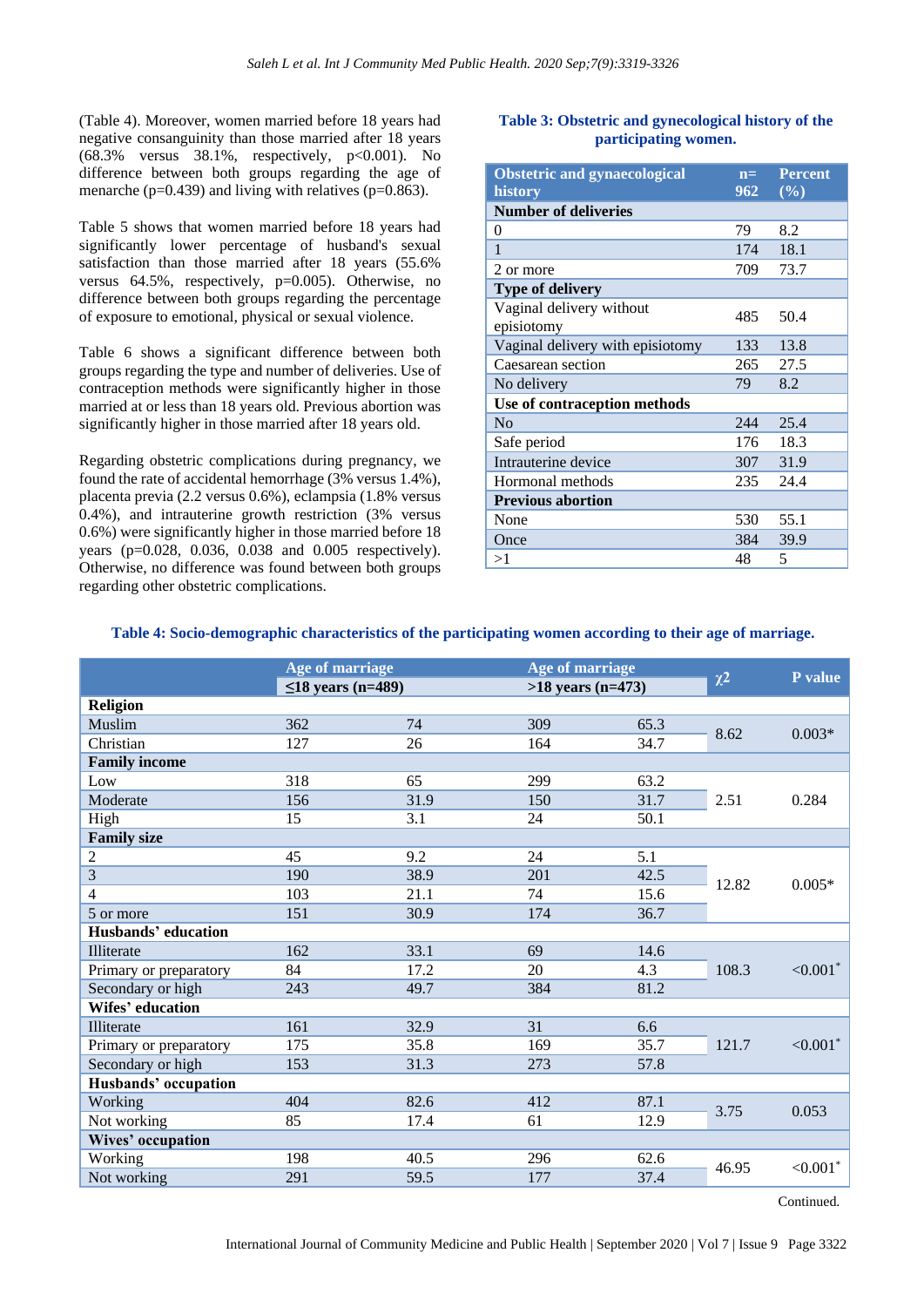|                     | Age of marriage<br>$\leq$ 18 years (n=489) |    |     | Age of marriage<br>$>18$ years (n=473) |       | <b>P</b> value |
|---------------------|--------------------------------------------|----|-----|----------------------------------------|-------|----------------|
| Wifes' circumcision |                                            |    |     |                                        |       |                |
| Yes                 | 318                                        | 63 | 315 | 66.6                                   | 0.262 | 0.609          |
| N <sub>0</sub>      |                                            | 35 | 158 | 33.4                                   |       |                |

\*P value is significant <0.05

## **Table 5: Aspect of sexual relationship of the participating women in relation to their age of marriage**

| <b>Sexual relationship</b>            | Age of marriage         |      | Age of marriage     |      | $\chi^2$ | P value  |
|---------------------------------------|-------------------------|------|---------------------|------|----------|----------|
|                                       | $\leq$ 18 years (n=489) |      | $>18$ years (n=473) |      |          |          |
| <b>Exposure to emotional violence</b> |                         |      |                     |      |          |          |
| Yes                                   | 215                     | 44   | 226                 | 47.8 | 1.4      | 0.235    |
| N <sub>o</sub>                        | 274                     | 56   | 247                 | 52.2 |          |          |
| <b>Exposure to physical violence</b>  |                         |      |                     |      |          |          |
| Yes                                   | 237                     | 48.5 | 250                 | 52.9 | 1.85     | 0.174    |
| No                                    | 252                     | 51.5 | 223                 | 47.1 |          |          |
| <b>Exposure to sexual violence</b>    |                         |      |                     |      |          |          |
| Yes                                   | 257                     | 52.6 | 268                 | 56.7 | 1.63     | 0.201    |
| N <sub>o</sub>                        | 232                     | 47.4 | 205                 | 43.3 |          |          |
| Husbands' emotional support           |                         |      |                     |      |          |          |
| Yes                                   | 164                     | 33.5 | 182                 | 38.5 |          | 0.11     |
| N <sub>o</sub>                        | 325                     | 66.5 | 291                 | 61.5 | 2.54     |          |
| Husbands' sexual satisfaction         |                         |      |                     |      |          |          |
| <b>Yes</b>                            | 272                     | 55.6 | 305                 | 64.5 | 7.86     | $0.005*$ |
| N <sub>0</sub>                        | 217                     | 44.4 | 168                 | 35.5 |          |          |

\*P value is significant <0.05

## **Table 6: Obstetric and gynecological history of the participating women in relation to their age of marriage.**

| <b>Obstetric and gynecological history</b> | Age of marriage         |          | Age of marriage     |                |          | P value    |
|--------------------------------------------|-------------------------|----------|---------------------|----------------|----------|------------|
|                                            | $\leq$ 18 years (n=489) |          | $>18$ years (n=473) |                | $\chi^2$ |            |
| <b>Number of deliveries</b>                |                         |          |                     |                |          |            |
| $\boldsymbol{0}$                           | 79                      | 16.2     | $\overline{0}$      | $\theta$       |          |            |
|                                            | 118                     | 24.1     | 56                  | 11.8           | 122.9    | $< 0.001*$ |
| 2 or more                                  | 292                     | 59.7     | 417                 | 88.2           |          |            |
| <b>Type of delivery</b>                    |                         |          |                     |                |          |            |
| Vaginal delivery without episiotomy        | 179                     | 36.6     | 306                 | 64.7           |          | $< 0.001*$ |
| Vaginal delivery with episiotomy           | 35                      | 7.2      | 98                  | 20.7           | 202.75   |            |
| Caesarean section                          | 196                     | 40.1     | 69                  | 14.6           |          |            |
| No delivery                                | 79                      | 16.2     | $\mathbf{0}$        | $\overline{0}$ |          |            |
| Use of contraception methods               |                         |          |                     |                |          |            |
| No                                         | 159                     | 32.5     | 85                  | 18             |          | $< 0.001*$ |
| Safe period                                | $\Omega$                | $\theta$ | 176                 | 37.2           | 308.62   |            |
| <b>IUD</b>                                 | 240                     | 49.1     | 67                  | 14.2           |          |            |
| Hormones                                   | 90                      | 18.4     | 145                 | 30.7           |          |            |
| <b>Previous abortion</b>                   |                         |          |                     |                |          |            |
| Non                                        | 323                     | 66.1     | 207                 | 43.8           | 130.2    | $< 0.001*$ |
| Once                                       | 118                     | 24.1     | 266                 | 56.2           |          |            |
| >1                                         | 48                      | 9.8      | $\theta$            | $\overline{0}$ |          |            |

\*P value is significant <0.0

## **DISCUSSION**

Teenage marriage is defined as a formal marriage before 18 years of age. Similarly, early childbearing is defined as a woman giving birth to a child before 18 years of age.<sup>12</sup> This study uncovered a high prevalence of teenage marriage rate in Upper Egypt. Educational level of the girls themselves, of their parents as well as their husbands, rural residence and those living in family of ≥5 members are the main factors associated with this practice. Our findings are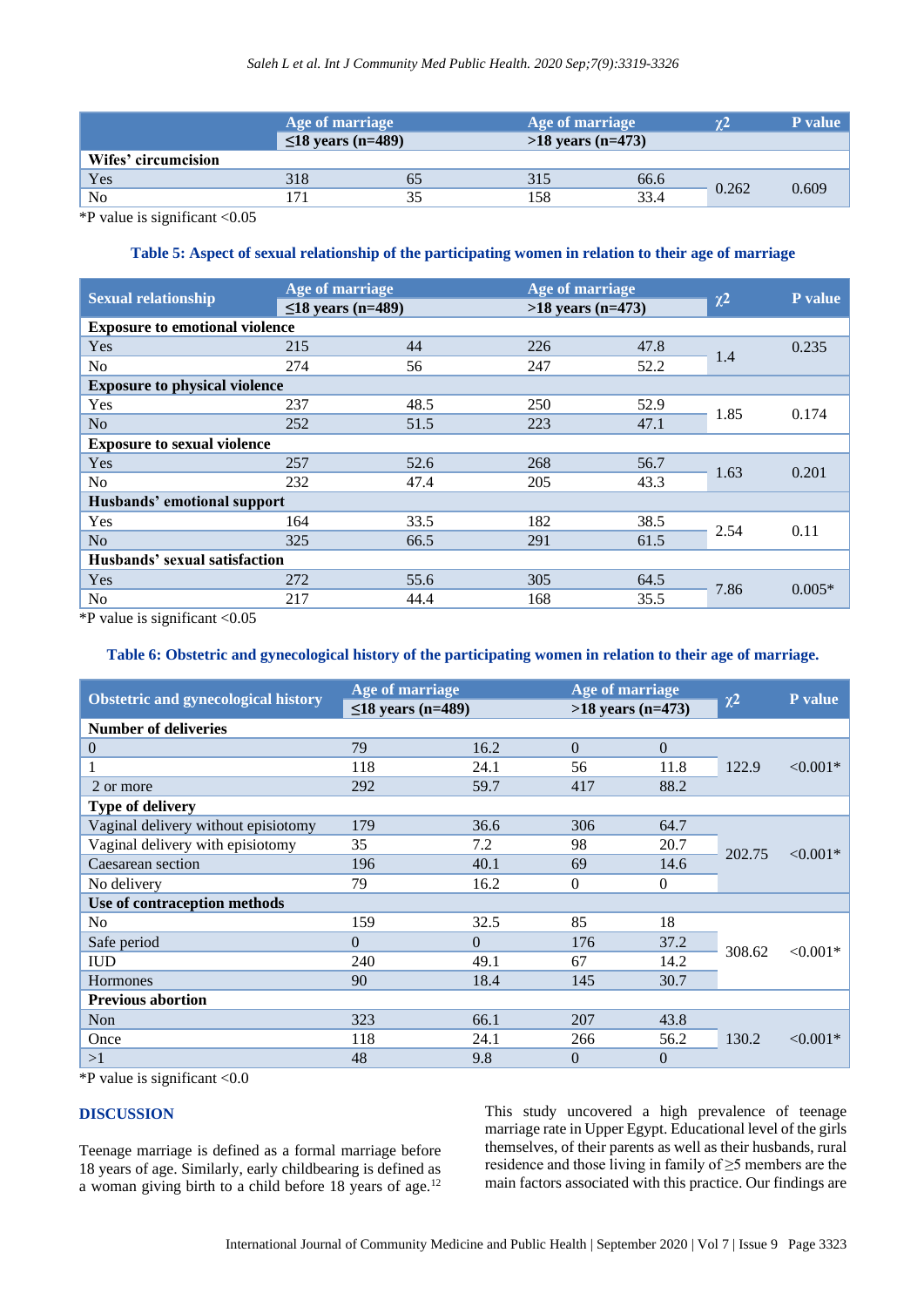higher than the prevalence in other developing countries such as India  $(45\%)$ .<sup>13</sup> This means that teenage marriage in Egypt is unacceptably high. The present study shows that the mean age of marriage was 18.7±3.5 years and 50.8% of the participating women became married at the age of 18 or less.

Among those surveyed between 1998 and 2005, the median age of women at first sex and first marriage was 18.5 years and 21.4 years for men. This is due to women seeking early motherhood while men usually postpone marriage until they gain employment in order to afford the expenses associated with getting married and starting a family. In Mali, the ratio of married girls to boys is 72 to 1; 21 to 1 in Kenya; 7.5:1 in Indonesia; 6:1 in Brazil; and even in the United States, the ratio is 8:1.2 The Universal Declaration of Human Rights states that individuals must enter the marriage freely with full consent and must be at a suitable adult age. In 1989 the Convention on the rights of the child defined children as persons under 18 year old.<sup>2</sup>

Many researchers have shown that age at marriage is affected by individuals and family background; these include races, geographic location and poverty.<sup>14</sup> Education gives women the ability to make their own reproductive health decisions. Like many African countries, the current study proved that teenage marriage was strongly associated with female circumcision. The educational attainment of the parents and the women themselves are usually strongly related to early marriage. People whose parents have higher educational attainment and financial assets are less likely to marry young.<sup>15</sup>

The current study showed that there is a significant relationship between the age of marriage, religion and family size, also there is highly significant relationship between the age of marriage and husbands' education, wives' education and their occupations, while there is no relationship between the age of marriage and family incomes, husbands' occupation or circumcision. This is in line with the study conducted by Ali et al. who reported that family size in their study is a good predictor of the likelihood of child marriage.<sup>15</sup> An increase in the family size will add to the economic burden of the family. Thus, young women who are less likely to receive economic support from their parents are highly prone to early marriage. Rural residence is another risk factor for teenage marriage in the present study and this is possibly so because the poverty and low economic ability in the rural society lead the parents of the girl to search for alternative situation rather than their home or even to minimize the family size and hence reduce their financial burden.

The different socio-demographic factors which affect teenage marriage include the difference in mean age between the respondents in this study. This should be considered while the policy makers formulate their strategies for the eradication of the practice, and it seems unlikely that the law is going to resolve the problem. In spite of many countries , share Egypt's cultural

background, determine certain age as a legal age for marriage but the practice is still of high prevalence. For example, although the legal age of marriage is 18 years, in Mali 65% of girls are married at a younger age; in Mozambique, it is 57%; and in India, it is 50%. In some parts of Ethiopia, although the legal age of marriage is 15 years, 50% of younger girls are married.<sup>16</sup>

Studies from India indicate that there is an increased risk of violence among young women who are married before 18 years than young women who are married later.<sup>17</sup> Goli et al showed that a significantly higher percentage of women married before 18 years were in the 'thin' category in India (35%, p<0.001) and in the selected states, Andhra Pradesh (31%,  $p<0.001$ ) and Bihar (43%,  $p<0.001$ ), compared to women married at higher ages.<sup>4</sup>

Intimate partner violence (IPV) is recognized not only as a pervasive human rights violation but also as an increasingly important public health problem with substantial consequences for women's physical, mental, sexual, and reproductive health.<sup>18</sup> The effects of IPV include physical injuries such as bruises and broken bones and death. It is also linked to adverse reproductive health outcomes such as miscarriages, premature delivery, and pelvic inflammatory disease. IPV knows no bounds and cuts across national borders, race, class, ethnic and religious lines, and educational levels.<sup>19</sup>

The current study shows that bleeding during 1st intercourse was in 26.4% of cases, no satisfaction was in 7.1% of cases, lack of desire was in 31.2% of cases, pain was in 18.4% of cases, others was in 17% of cases. Exposure to sexual violence was in 54.6%, husband's emotional support was in 36% of cases. Husband's sexual satisfaction was in 60% of cases and wife's sexual satisfaction was in 37.6% of cases. Brewern et al reported that regardless of sexual identity, undergraduates who reported IPV were more likely to have lower grades (GPA) and increased academic difficulties.<sup>20</sup> Health mediates this relationship, such that IPV reduces health, which negatively affects the academic performance. Also, this study showed that there is a highly significant relationship between the age of marriage and exposure to painful experiences during the first sexual intercourse also there is significant relationship between the age of marriage and husbands' sexual satisfaction while there is no statistically significant relationship between the age of marriage and exposure to emotional violence, exposure to physical violence, exposure to sexual violence or husbands' emotional support. However, there is little prospective information available on whether and how traumatic experiences prior to the age of 18 influence pregnancy outcomes. An exception is limited literature that has focused on childhood sexual abuse as a risk factor for preterm birth and low birth weight. Several studies found no association between childhood sexual abuse and birth outcomes.21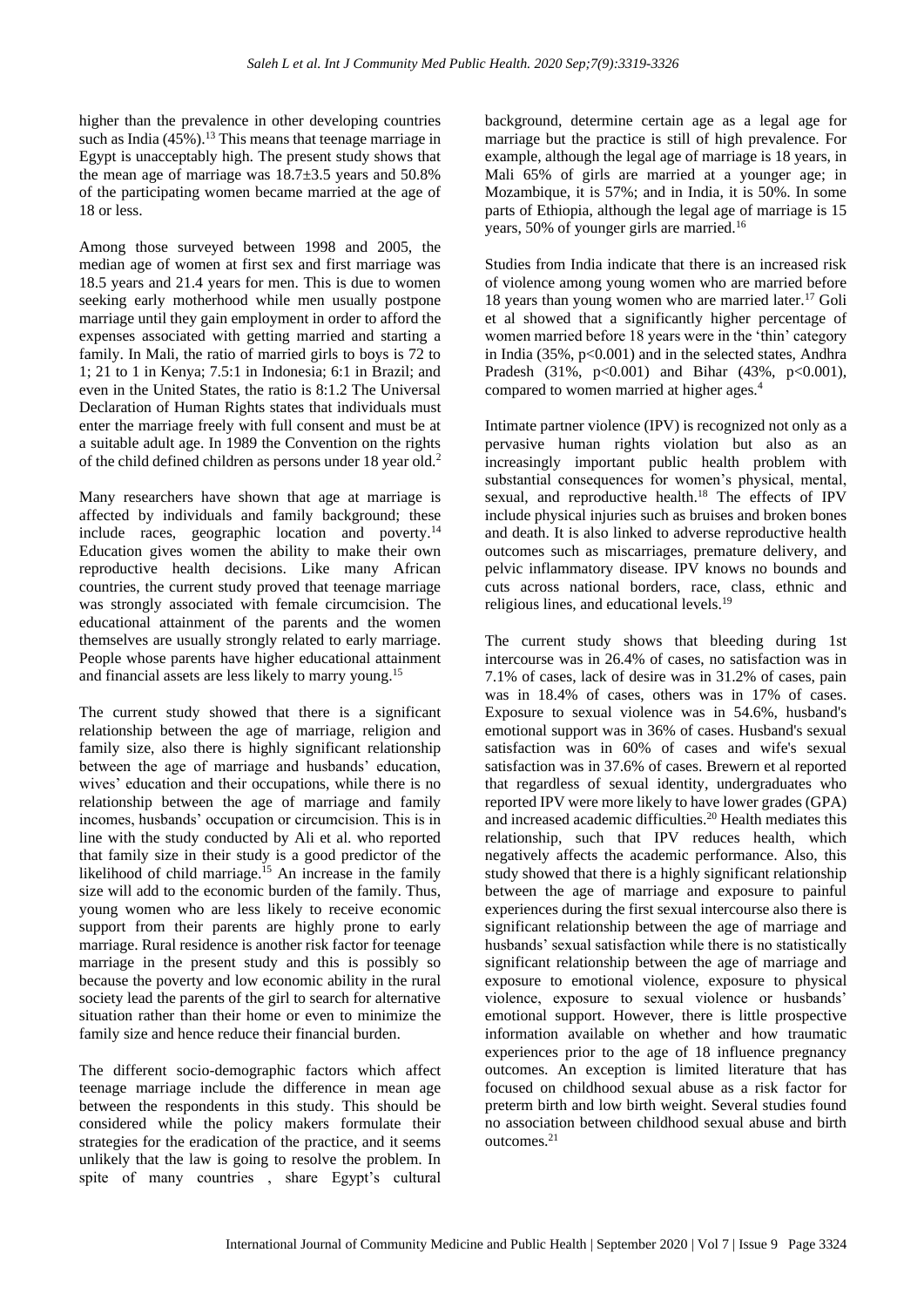Teenage marriage leads to earlier births at young age, this fact with low use of contraception in countries like Egypt put the women at greater risk of unwanted pregnancy, high parity and hence high incidence rate of obstetric complications.<sup>22</sup> The current study showed that there is highly significant relationship between the age of marriage and type of delivery, number of deliveries, use of contraception methods and previous abortions. In agreement with Abbas et al who reported that teenage mothers had a higher proportion of normal delivery  $(p=0.005)$ .<sup>7</sup> The adult mothers reported higher rate of elective CS and operative vaginal delivery with a statistically significant difference (p=0.0001 and 0.002; respectively). However the teenage group reported a higher rate of emergent CS with statistically significant difference (p=0.0001). There was no difference in postpartum morbidities between the two groups in regard to the occurrence of postpartum hemorrhage, need for hysterectomy, blood transfusion and ICU admission.

Complications in late pregnancy such as IUGR and oligohydramnios were higher among the teenage mothers; however, postpartum complications were higher among the adult mothers. Normal vaginal delivery was higher among the teenage mothers while instrumental vaginal delivery and elective CS were higher among the adult mothers.<sup>7</sup>

Maternal mortality and morbidity among teenagers represent an extensive public health problem at the universal level. $^{23}$  The present study showed that there was significant difference between two groups as regards total early and late pregnancy complications, a significant difference was also found between the two groups as regards IUGR, eclampsia, placenta previa and accidental haemorrage while there is no significant difference between the two groups as regards the remaining complications. Previous studies reported that the hypertensive disorders of pregnancy are higher among the teenage mothers.<sup>24</sup>

## **CONCLUSION**

The study revealed that teenage marriage is significantly related to the socio-demographic characteristics, such as family size and educational level of the studied population. Moreover, adverse sexual and psychological consequences, such as exposure to painful experiences during the first sexual intercourse are significantly associated with women who married at below eighteen years of age. Also, pregnancy complications were significantly related to teenage marriage. In Egypt, there is a critical need for health education to motivate family planning and vast efforts to reduce underage marriage, with special focus on rural and less educated communities.

#### *Limitations*

The cross-sectional study design can't imply causality, and subjects the study to the potential of recall bias.

*Funding: No funding sources Conflict of interest: None declared Ethical approval: The study was approved by the Institutional Ethics Committee*

## **REFERENCES**

- 1. Dahl GB. Early teen marriage and future poverty. Demograph. 2010;47(3):689-718.
- 2. Nour NM. Child marriage: a silent health and human rights issue. Rev Obst Gynecol. 2009;2(1):51.
- 3. UNICEF. Early Marriage Child Spouses. Innocenti Digest. 2001;7. Available at: http://www.uniceficdc.org/publications/pdf/digest7e.pdf. Accessed on 18 March 2020.
- 4. Goli S, Rammohan A, Singh D. The effect of early marriages and early childbearing on women's nutritional status in India. Mat Child Health J. 2015;19(8):1864-80.
- 5. Mberu BU, Haregu TN, Kyobutungi C, Ezeh AC. Health and health-related indicators in slum, rural, and urban communities: a comparative analysis. Global Health Act. 2016;9(1):33163.
- 6. El-Moselhy EA, Moftah FM, Darwish MM, Abo-Rahma AH. Trends and determinants of contraceptive use among young (15-24 year) married women: a secondary analysis based on the 2008 and 2014 Egypt Demographic and Health Surveys. Egypt J Hosp Med. 2017;31(4075):1-18.
- 7. Abbas AM, Ali SS, Ali MK, Fouly H, Altraigey A. The maternal and neonatal outcomes of teenage pregnancy in a tertiary university hospital in Egypt. Proc Obst Gynecol. 2017;7(3):1-10.
- 8. Egbe TO, Omeichu A, Halle-Ekane GE, Tchente CN, Egbe EN, Oury JF. Prevalence and outcome of teenage hospital births at the Buea Health District, South West Region, Cameroon. Reprod Health. 2015;12:118.
- 9. Rahman M, Hoque MA, Mostofa MG, Makinoda S. Association between adolescent marriage and intimate partner violence: A study of young adult women in Bangladesh. Asia Pacific J Public Health. 2014;26(2):160-8.
- 10. Yüksel-Kaptanoğlu İ, Türkyılmaz AS, Heise L. What puts women at risk of violence from their husbands? Findings from a large, nationally representative survey in Turkey. J Interpersonal Violence. 2012;27(14):2743-69.
- 11. Nasrullah M, Zakar R, Zakar MZ, Abbas S, Safdar R, Shaukat M, et al. Knowledge and attitude towards child marriage practice among women married as children-a qualitative study in urban slums of Lahore, Pakistan. BMC Public Health. 2014;14(1):1148.
- 12. Prakash R, Singh A, Pathak PK, Parasuraman S. Early marriage, poor reproductive health status of mother and child well-being in India. BMJ Sexual and Reproductive Health. 2011;37(3):136-45.
- 13. Yadav A, Singh TB, Vishwakarma M. Changes in the marriage patterns of northern and southern states of